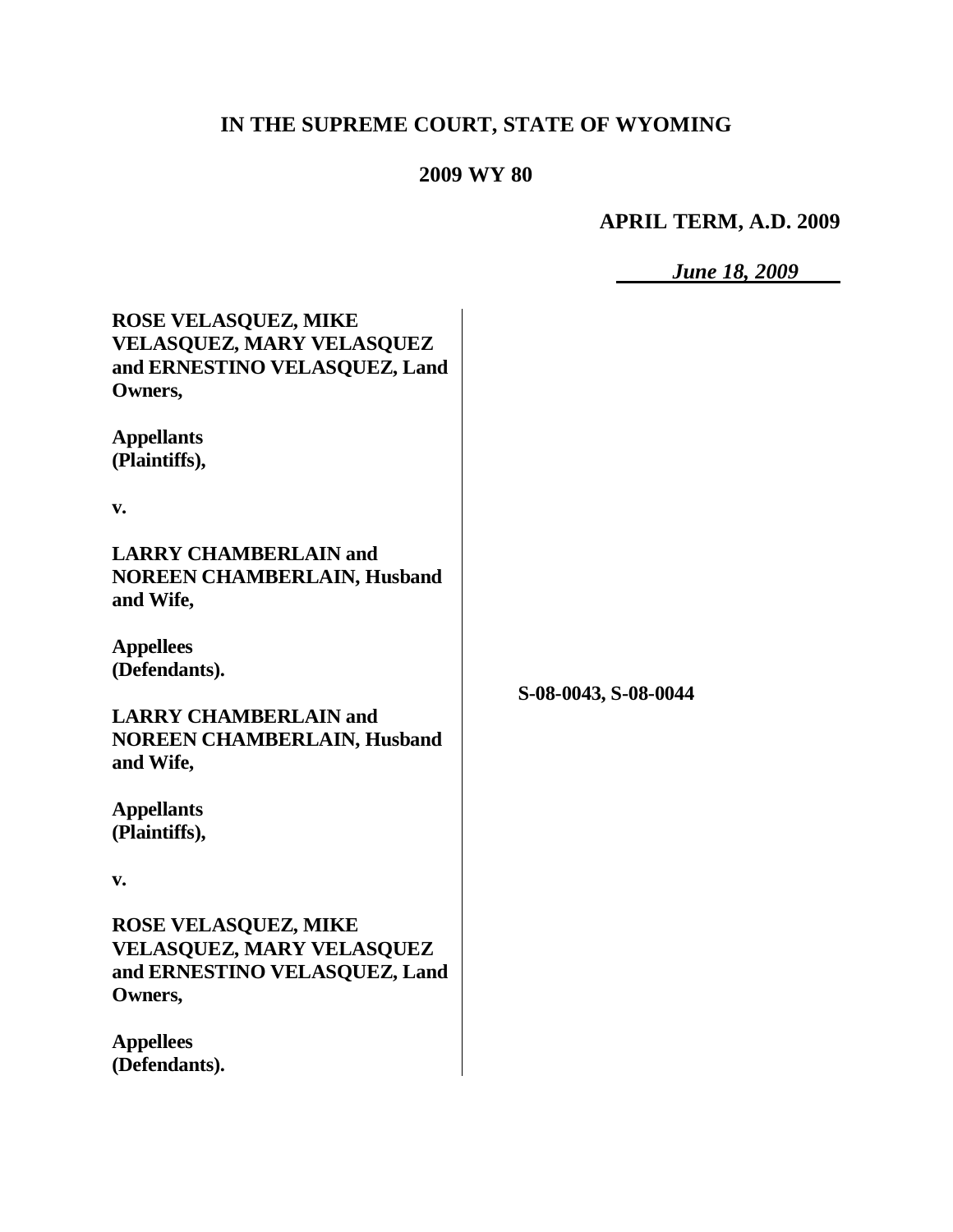#### *Appeal from the District Court of Converse County The Honorable John C. Brooks, Judge*

*Representing Rose Velasquez, Mike Velasquez, Mary Velasquez, and Ernestino Velasquez:*

Patrick Dixon of Casper, Wyoming

*Representing Larry Chamberlain and Noreen Chamberlain:* Heather A. Jacobson of Jacobson Law Office, LLC, Douglas, Wyoming

*Before VOIGT, C.J., and GOLDEN, HILL, KITE, BURKE, JJ.*

**NOTICE: This opinion is subject to formal revision before publication in Pacific Reporter Third. Readers are requested to notify the Clerk of the Supreme Court, Supreme Court Building, Cheyenne, Wyoming 82002, of any typographical or other formal errors so that correction may be made before final publication in the permanent volume.**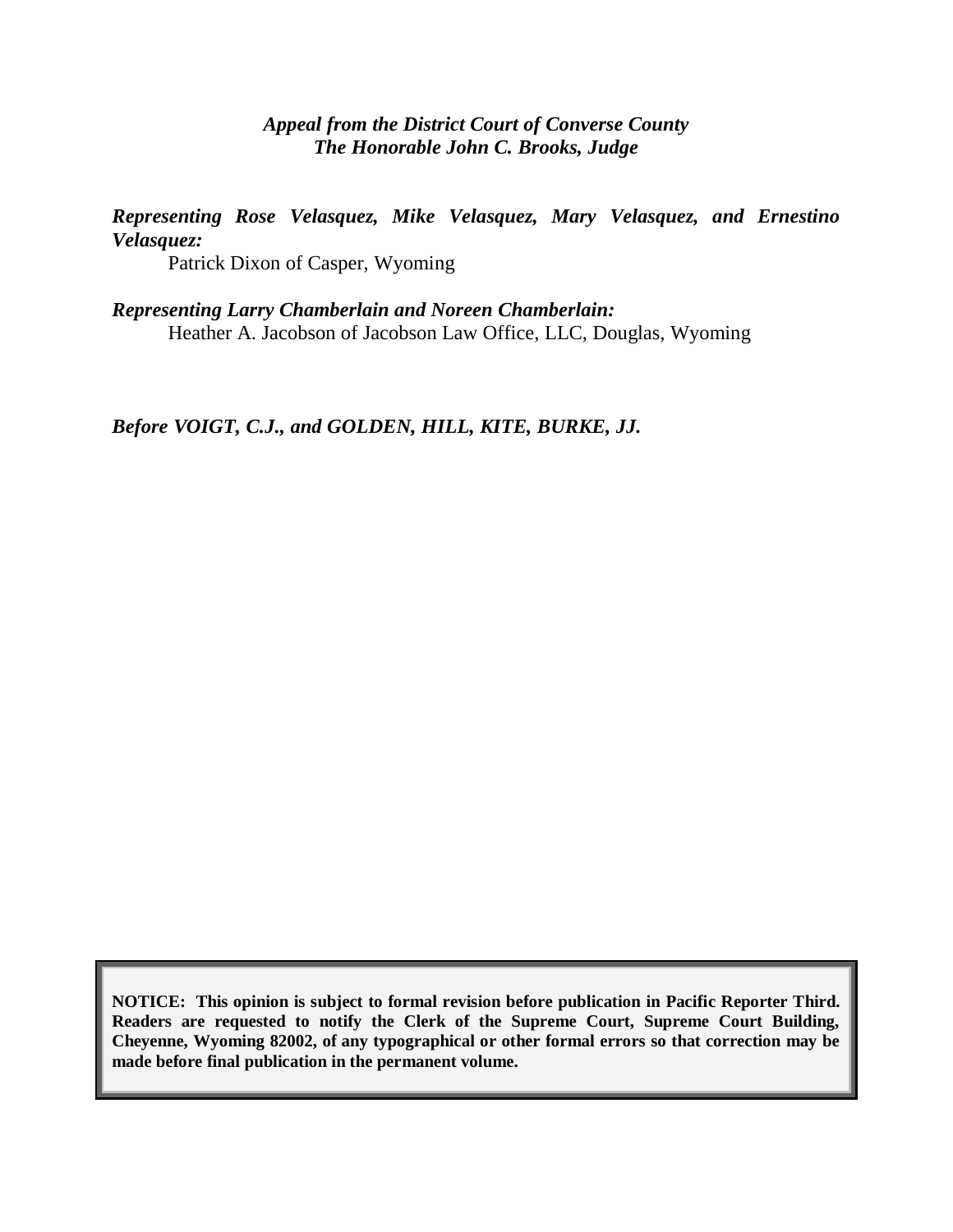#### **GOLDEN**, Justice.

[¶1] These two consolidated appeals arise from a dispute between neighboring landowners. The Chamberlains own certain water rights. Traditionally, the water had been carried to their property through an established ditch running through property currently owned by the Velasquezes. Prior to the Velasquezes' purchase of the property, the ditch failed, and the Chamberlains replaced it with a pipeline, running on a different course from the ditch. When the Velasquezes bought the property, they claimed the Chamberlains had not received proper permission to install or maintain the pipeline and proceeded to effectively destroy the pipeline as it ran through their property. The resulting legal action included multiple claims for damages on both sides and a petition for a restraining order against the Velasquezes allowing the Chamberlains to go on their property and fix the pipeline.

[¶2] The district court determined the Chamberlains legally had the unencumbered right to convey their water through the pipeline. In appeal No. S-08-0043, the Velasquezes appeal the district court's order allowing the Chamberlains to maintain and use the pipeline as it crosses their property, as well as the district court's refusal to grant them damages. In appeal No. S-08-0044, the Chamberlains appeal the amount they were granted in damages, alleging the evidence supported a larger amount. We affirm the district court in No. S-08-0043. We reverse the district court's determination of damages in No. S-08-0044.

#### **ISSUES**

[¶3] In appeal No. S-08-0043, the Velasquezes state the issues as:

a. Was the District Court in error in concluding that the pipeline is legally in place and that Appellees are entitled to the same rights in the pipeline that they were entitled to in the Powell No. 1 Ditch; specifically:

> 1. Did Appellees comply with Wyoming law in changing the means of conveyance of their appropriation?

> 2. Was the Agreement by which the pipeline was legally installed legally enforceable?

b. Did Appellants fail to prove that they sustained damages as a result of multiple trespasses by Appellees?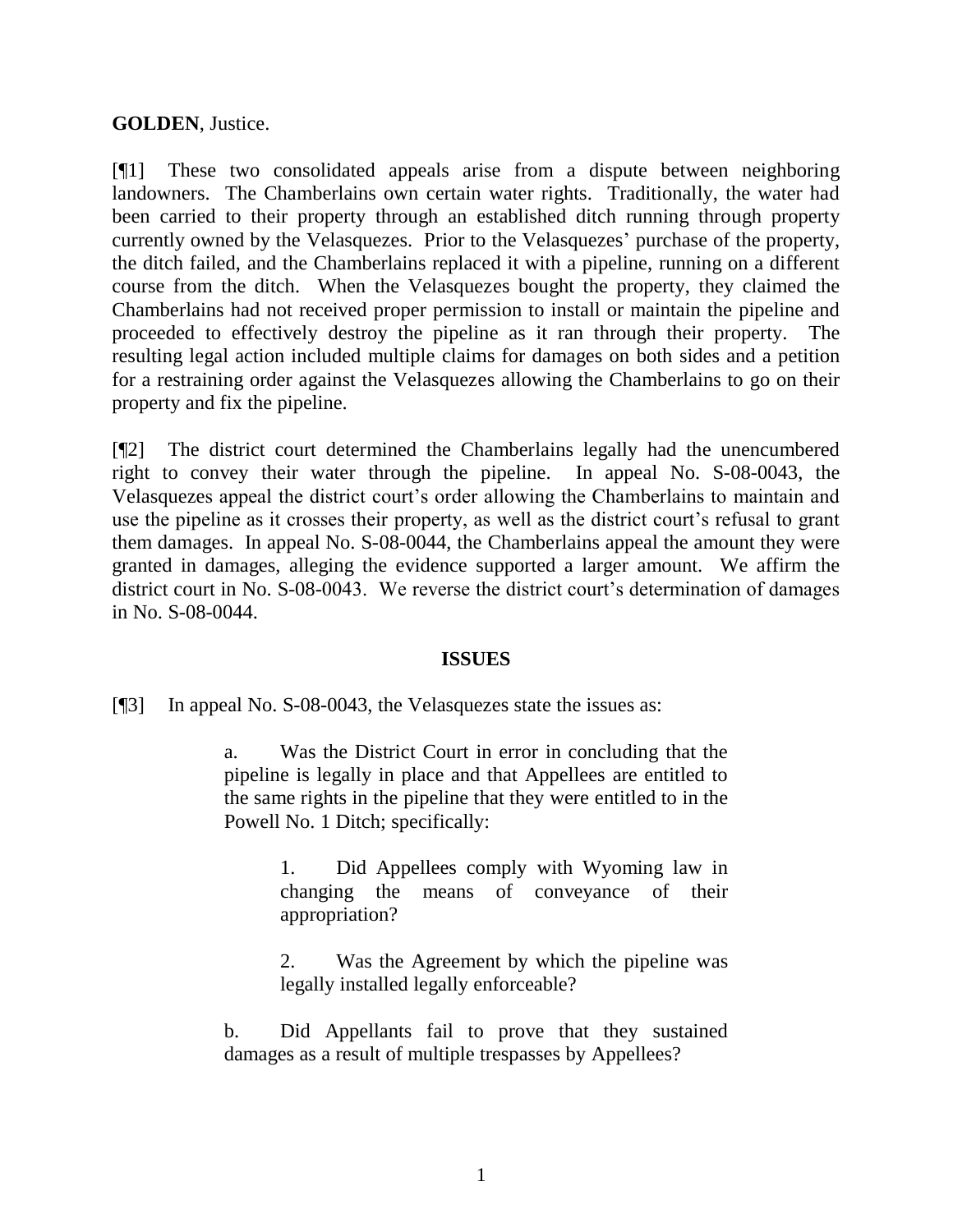[¶4] In appeal No. S-08-0044, the Chamberlains ask this Court to determine "whether the District Court erred in finding that Appellants' damages were limited to Four Thousand, Three Hundred Dollars (\$4,300)?"

## **FACTS**

[¶5] The appellants, Rose, Mike, Mary, and Ernestino Velasquez, own certain ranch property. Mary and Ernestino Velasquez are the parents of Mike and Rose Velasquez. Of the four, only Rose Velasquez resides on the property.

[¶6] The appellees, Larry and Noreen Chamberlain, own neighboring property on which they run farming and ranching operations. Larry generally manages the day-today operations.

[¶7] In 1999, Dave and Cindy Lozier (husband and wife) bought the property that is now owned by the Velasquezes under a contract for deed. In 2000, because Dave and Cindy Lozier were unable to meet their obligations under the contract for deed, the property was sold to Guy Lozier, Dave's brother. Guy never lived on the property. Rather, Dave and Cindy continued to live on and manage the property. Over the years, Dave and Larry entered into various agreements, including agreements allowing Larry to use portions of Guy's property such as a feed lot and stack yard.

[¶8] The Chamberlains own certain water rights from the LaPrele Creek. The water had traditionally been carried to the Chamberlains' property from the LaPrele Creek through the Powell Number One Ditch, which crosses the property now owned by the Velasquezes. A portion of the ditch failed, leaving the Chamberlains with little, if any, of the water to which they were legally entitled. Consequently, on February 28, 2005, Dave and Larry entered into a written agreement (the "Agreement") allowing Larry to lay a buried water pipeline across Guy's property for the transportation of water in exchange for Dave receiving water from the pipeline. Guy did not sign the Agreement.

[¶9] The pipeline was installed shortly after the Agreement, in March 2005. Guy was on the property after the pipeline went in and was able to observe the scar on the land left by the installation. Guy never said anything to Larry about the pipeline. Neither Guy nor Dave ever told Larry to remove the pipeline.

[¶10] Rose Velasquez is Cindy Lozier's sister. Dave and Cindy had allowed Rose to run some cows on the property while they lived there. As a result, Rose had lived on the property with Dave and Cindy for a couple of months each year during calving season. Rose also visited the property on weekends. While Rose did not see the pipeline going in, she was aware of the pipeline from her time spent on the property. When Dave and Cindy announced they were moving, Rose related her desire to buy the property. Since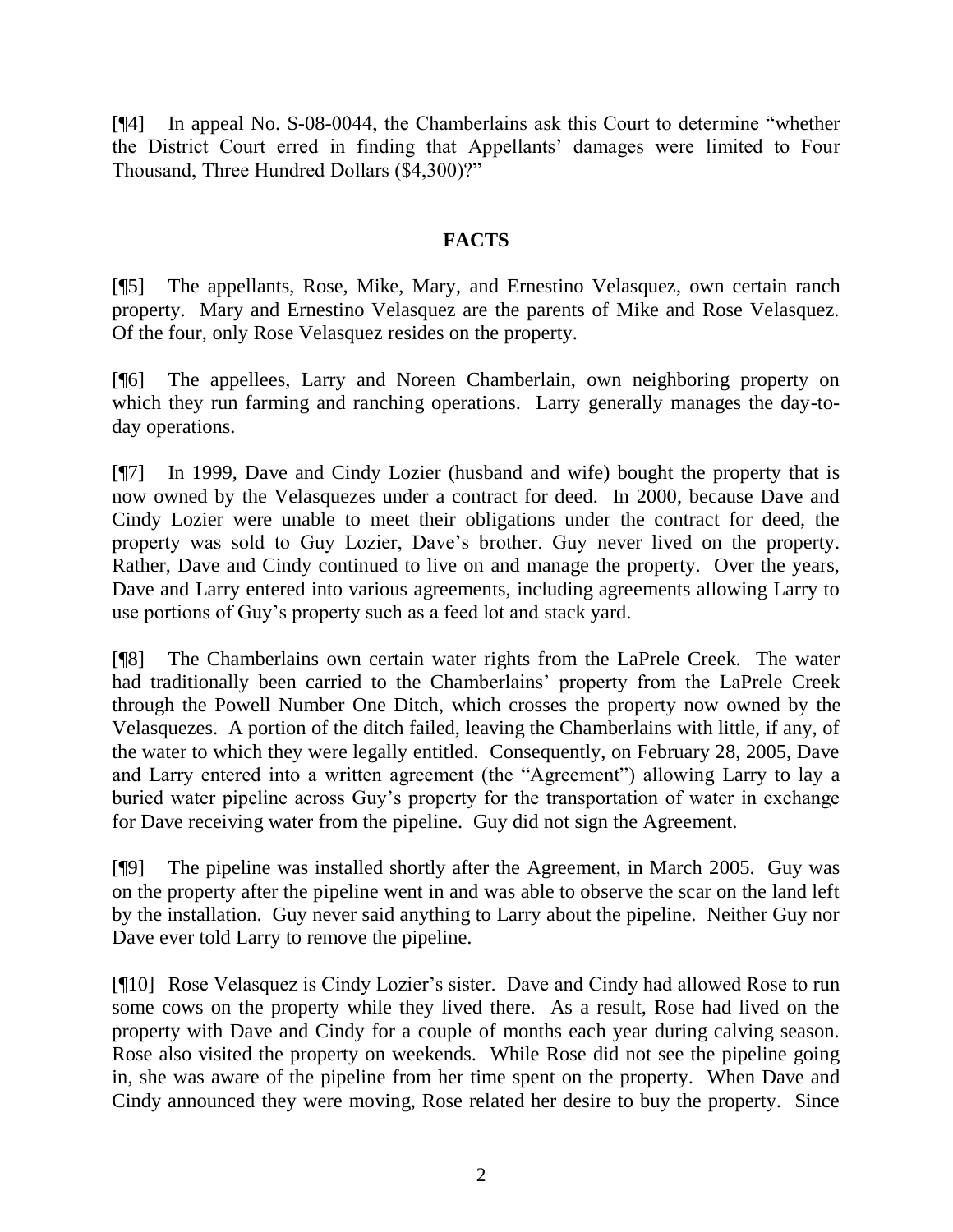Dave had always run the place as if he owned it, Rose talked to him first. Dave referred Rose to Guy. This was the first time Rose became aware that Guy owned the property and not Dave and Cindy.

[¶11] The Velasquezes bought the property from Guy in November 2005. After the purchase, they never requested the Chamberlains remove the pipeline. They believed the Agreement was invalid, and therefore the pipeline was their personal property. In January 2006, alleging the pipeline leaked, they destroyed two separate sections of the pipeline as it crossed their property. They never informed Larry of their actions, either before, during or after. Thus began the instant litigation.

[¶12] Initially, the Chamberlains petitioned for a temporary restraining order and permanent injunction against the Velasquezes so they could go on the Velasquez property and repair the pipeline. The Chamberlains also sought damages in the amount necessary to repair the pipeline and for their hay crop losses due to the resulting lack of irrigation. The Velasquezes answered and counterclaimed for a declaration that the Agreement was invalid and sought damages for various alleged trespasses including trespass caused by the existence of the pipeline, trespass for Larry using the feedlot, trespass by Larry driving through the feedlot area on his way to and from his hayfield; and alleged damages caused by leaks in the pipeline.<sup>1</sup>

[¶13] After a bench trial, the district court ruled generally in favor of the Chamberlains. The district court ruled the pipeline was legally in place on the Velasquez property and the Chamberlains had full rights in it. The district court additionally determined all claims for damages on both sides were speculative, being unsupported by the evidence presented. The lone exception was the claim by the Chamberlains for damages in the amount of the costs incurred in repairing the pipeline. As to this issue, the Chamberlains submitted a bill from the company that did the repairs in the amount of \$11,540. Evidence presented at trial indicated the Chamberlains had paid only \$4,300 at the time of trial. Larry testified he still owed the remainder of the amount to the company. The district court ruled the Chamberlains were only entitled to the \$4,300 they had already paid. Both parties appealed.

## **APPEAL NO. S-08-0043**

## **Discussion**

## *Standard of Review*

[¶14] As regularly stated:

 $\overline{a}$ <sup>1</sup> There was also a claim for reformation of deed, which was granted, and is not at issue in this appeal.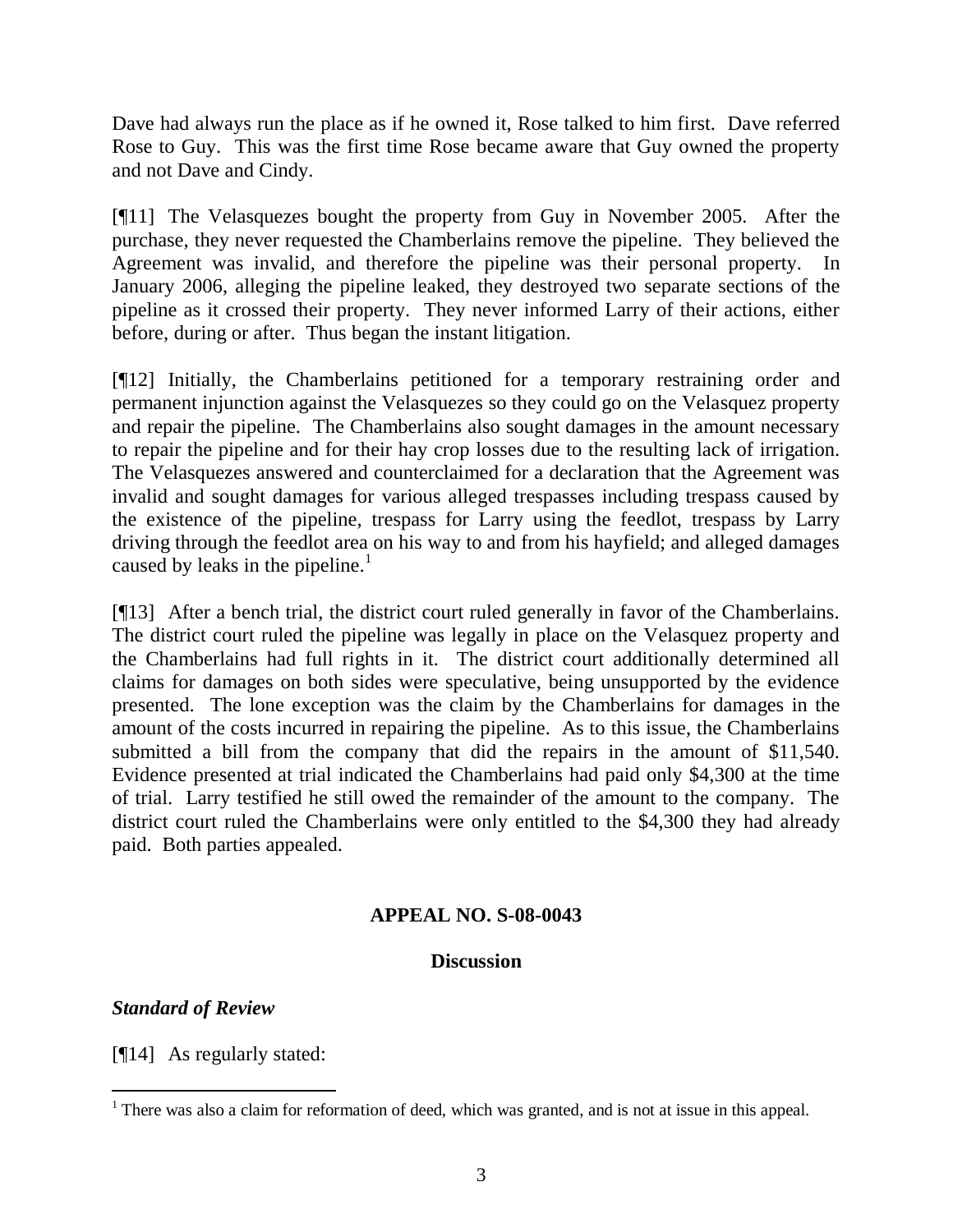This Court applies a clearly erroneous standard when reviewing findings of fact made by the district court after a bench trial. A finding is clearly erroneous when, even though substantial evidence supports it, the reviewing court is left with the definite and firm conviction that a mistake was made.

> We do not substitute ourselves for the trial court as a finder of facts; instead, we defer to the trial court's findings unless they are unsupported by the record or erroneous as a matter of law. Although the factual findings of a trial court are not entitled to the limited review afforded a jury verdict, the findings are presumptively correct.

> This Court may examine all of the properly admissible evidence in the record, but we do not reweigh the evidence. Due regard is given to the opportunity of the trial judge to assess the credibility of the witnesses. We accept the prevailing party's evidence as true and give to that evidence every favorable inference which may fairly and reasonably be drawn from it. Findings may not be set aside because we would have reached a different result.

*Snelling v. Roman*, 2007 WY 49, ¶¶ 7-8, 154 P.3d 341, 345 (Wyo. 2007) (citations omitted). *See also Garrison v. CC Builders, Inc.*, 2008 WY 34, ¶ 22, 179 P.3d 867, 873-74 (Wyo. 2008). We review legal conclusions de novo. *Campbell County School Dist. v. State*, 2008 WY 2, ¶ 10, 181 P.3d 43, 49 (Wyo. 2008); *Mullinnix LLC v. HKB Royalty Trust*, 2006 WY 14, ¶ 12, 126 P.3d 909, 916 (Wyo. 2006).

*Estate of Jedrzejewski ex rel. Severn v. Bierma*, 2008 WY 151, ¶ 9, 197 P.3d 1254, 1256 (Wyo. 2008).

#### *Statutory Compliance*

[¶15] The Velasquezes' first argument is that the Chamberlains violated Wyo. Stat. Ann. § 41-3-114 in changing the flow of water from the established ditch to a pipeline. Section 41-3-114 reads: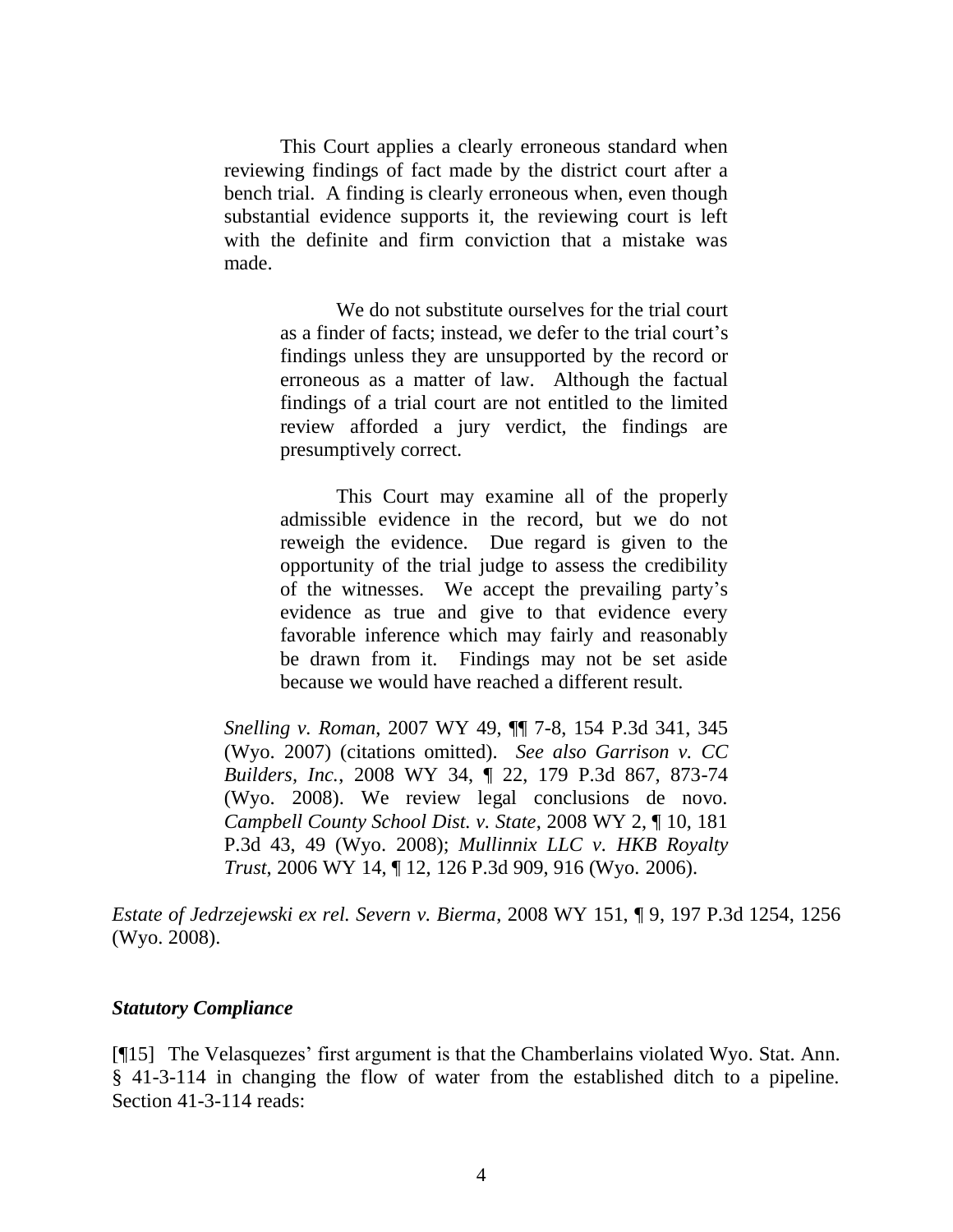#### **§ 41-3-114. Petition to change point of diversion or means of conveyance.**

(a) Any person entitled to the beneficial use of water, whether under a permit issued by the state engineer or a certificate of appropriation issued by the board of control pursuant to W.S. 41-4-511, who desires to change the point of diversion or means of conveyance, or both, shall file a petition with:

> (i) The board of control if the use of the water has been adjudicated under a certificate of appropriation;

> (ii) The state engineer in all other cases. The state engineer may consider a petition even if water has not been applied to beneficial use however, any change in point of diversion granted by the state engineer shall be in the vicinity of the original diversion, and provided:

> (A) The change shall not alter the original project concept; and

> (B) The water shall be diverted from the same source of supply described in the original permit.

(b) Petitions for change in point of diversion shall be in affidavit form and shall set forth the name and address of the petitioner, the name of the ditch, pipeline, or other facility, the stream from which water is appropriated, the date of priority and the amount of the appropriation to be changed, permit number, ownership of appropriation, and the location of the present and the proposed new point of diversion by course and distance from a corner of the public land survey. If for irrigation, petitions shall describe the acreage irrigated in each legal subdivision, the reason for the proposed change, and state whether any other appropriator from the same source will be injured in any way, and whether the consent of all owners of intervening diversions has been obtained. The petition shall be accompanied by satisfactory evidence of ownership of the appropriation to be changed.

(c) If the petition is for a change in point of diversion and means of conveyance for all or a part of an appropriation, it shall include, in addition to the foregoing, the name, permit number and date of priority of the ditch or facility to which it is to be changed, and whether the petitioner is the sole owner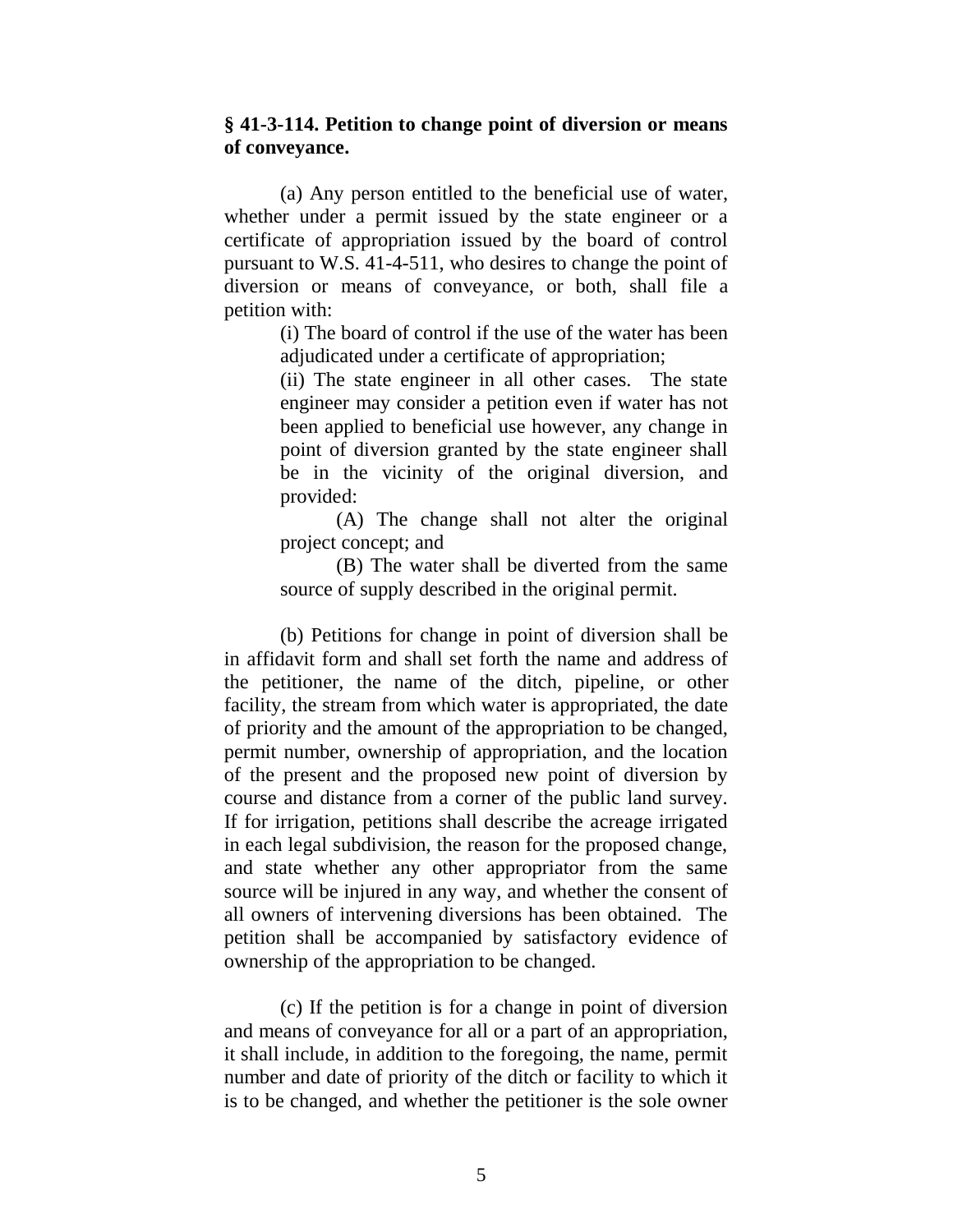of both facilities involved or has the consent of the other owners of both ditches or facilities.

(d) Such petitions shall be accompanied by maps in duplicate, one (1) of which shall be on tracing linen of a size required by the state engineer and state board of control, prepared under certificate of a registered land surveyor, and showing accurately the location of the stream, the location of the ditch or ditches involved, location of any intervening diversions, and if for irrigation, the location of the lands changed or affected by such change.

(e) In event that written consents of owners of appropriations which divert between the old and new points of diversion or the owners of ditches or facilities involved in the proposed change are not secured and attached to the petition, the petition shall be referred to:

> (i) The superintendent of the water division in which the change is proposed, if the right is adjudicated; or (ii) To the state engineer if the right is unadjudicated.

(f) The state engineer or the superintendent shall set a hearing on the petition and give thirty (30) days notice by registered mail of the time and place of the hearing to the petitioner and any owners of appropriations which divert between the old and new points of diversion and any owners or users of ditches or facilities to be affected by the proposed change. The petitioner shall provide the superintendent with a record of the proceedings which shall be transmitted to the state board of control with the superintendent's report. The state board of control or the state engineer may make such other regulations as may be found necessary. No petition shall be granted if the right of other appropriators will be injuriously affected. The attorney general shall represent the state board of control or the state engineer in any appeal.

(g) A decision by the state engineer granting or denying a petition under paragraph (a)(ii) of this section may be appealed to the board of control. An appeal may be taken to the district court pursuant to W.S. 16-3-101 through 16-3- 115 from an order of the board of control: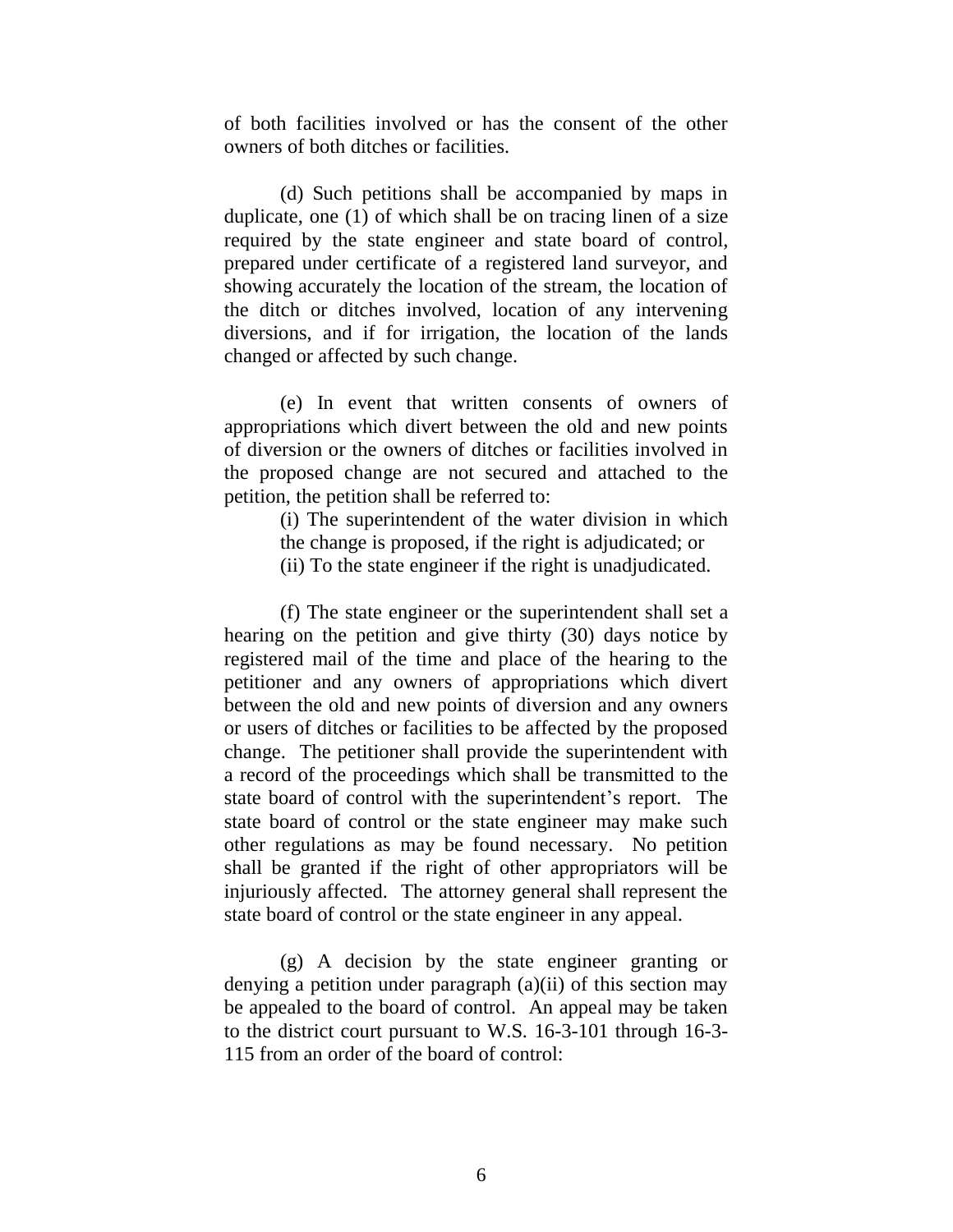(i) Affirming, modifying or reversing a decision of the state engineer appealed to the board under this subsection; or

(ii) Granting, modifying or denying a petition under paragraph (a)(i) of this section.

[¶16] We decline to address the argument. From the record designated to us by the parties, it is unclear whether the issue was raised at the trial below. During trial no questions were asked, nor evidence produced, directly on point. This Court has not been supplied with opening or closing trial statements from either side so we do not know if the subject was broached by either side during argument. Nothing in the district court's trial comments, decision letter, or final order indicate it considered the issue. Lacking any more conspicuous indication to the contrary, we consider the issue raised for the first time on appeal. Per our usual rule, we therefore will not consider it. *Wyoming Bd. of Land Comm'rs v. Antelope Coal Co.*, 2008 WY 60, ¶ 16, 185 P.3d 666, 670 (Wyo. 2008); *Yates v. Yates*, 2003 WY 161, ¶ 13, 81 P.3d 184, 188 (Wyo. 2003).

[¶17] In addition, the argument on the issue presented by the Velasquezes in their brief is wholly inadequate. In their terse argument, they make no attempt at statutory analysis. Neither do they present any pertinent authority. They simply allege the statute applies to this situation, it was violated, and the violation results in the pipeline becoming their personal property. In other words, according to the Velasquezes, the Chamberlains have no legal right to ownership or even use of the pipeline because of what the Velasquezes claim to be a statutory violation. We will not undertake the Velasquezes' task of finding legal support for this fiat.

[¶18] Given the considerable doubt that exists as to whether the issue was adequately raised below and barring any legal analysis supporting the argument made by the Velasquezes, we find the issue not appropriately before us.

## *Validity of the Contract*

 $\overline{a}$ 

[ $[19]$  The Velasquezes present several subarguments under this issue.<sup>2</sup> First, they question the validity of the Agreement in general. They question whether Dave was authorized to enter into the Agreement on behalf of Guy. The district court determined that Dave had apparent authority to enter into the Agreement. Apparent authority exists when a principal has intentionally or inadvertently induced third persons to believe that such a person was his agent:

 $2^2$  For instance, the Velasquezes claim the Agreement lacks consideration. This is belied by the language of the Agreement, which provides in part that Dave could draw water as needed.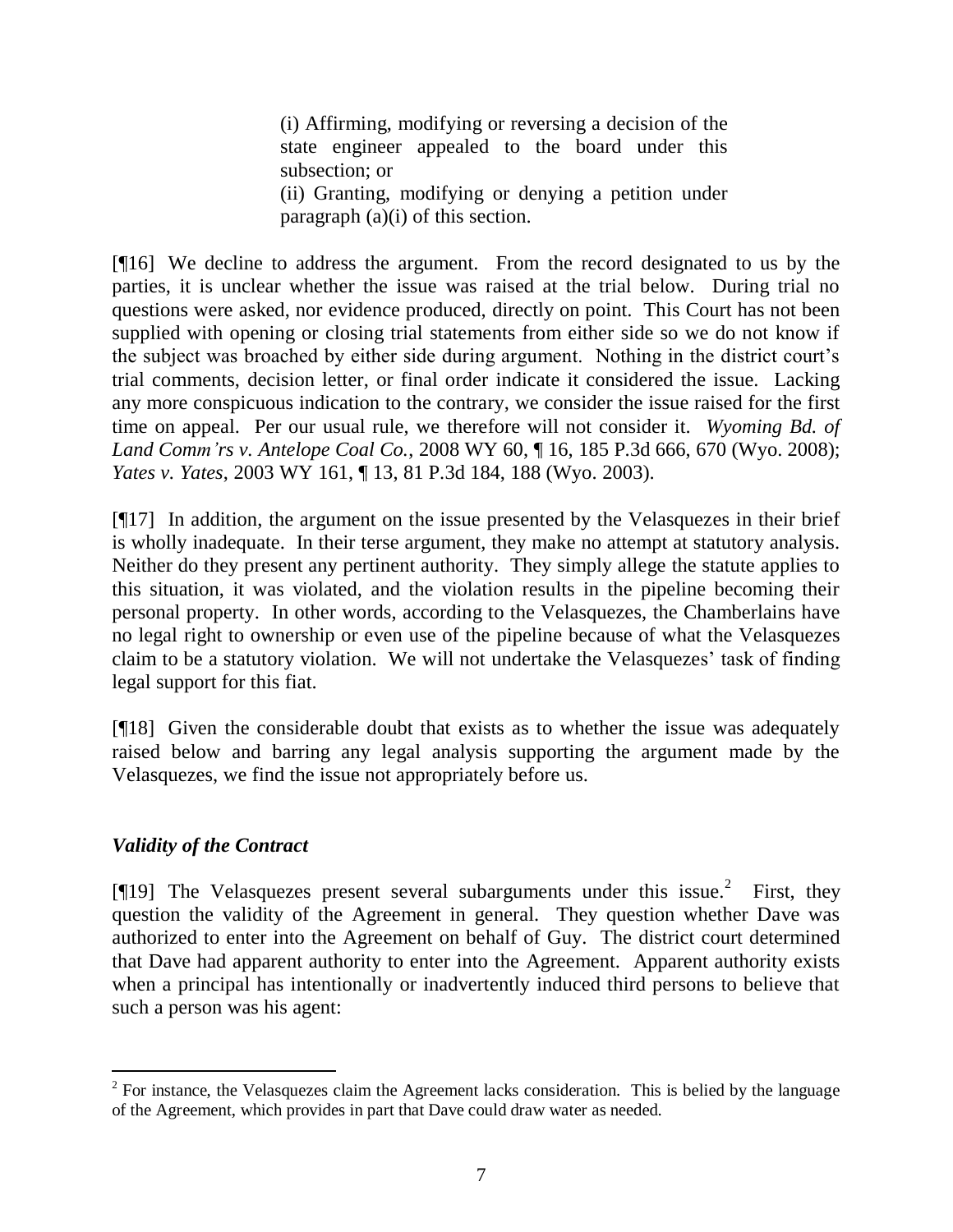Apparent authority is created when the principal holds the agent out as possessing the authority to bind the principal or when the principal allows the agent to claim such authority. *Id.* [*Ulen v. Knecttle*, 50 Wyo. 94, 103-04, 58 P.2d 446, 449 (1936)] To bind the principal under a theory of apparent authority, a third party must establish personal knowledge of, and reliance on, the apparent authority of the agent. *Id.* In *Herbert Const. Co. v. Continental Ins. Co*., 931 F.2d 989, 993-94 (2nd Cir. 1991), the Second Circuit Court of Appeals articulated that test:

> To recover on this theory [apparent authority] the third party must establish two facts: (1) the principal "was responsible for the appearance of authority in the agent to conduct the transaction in question," *Ford,* [*v. Unity Hospital*,] 32 N.Y.2d [464,] at 473, 346 N.Y.S.2d [238] at 244, 299 N.E.2d [659] at 664 [(1973)] (citation omitted), and (2) the third party reasonably relied on the representations of the agent, *Hallock,* [*v. State*,] 64 N.Y.2d [224,] at 231, 485 N.Y.S.2d [510,] at 513, 474 N.E.2d [1178,] at 1181 [(1984)].

This statement essentially modernizes our holding in *Ulen*. Apparent authority in agency cases will be determined according to this two-prong test.

*Cargill, Inc. v. Mountain Cement Co*., 891 P.2d 57, 62-63 (Wyo. 1995).

[¶20] Our first query, then, is whether Guy was responsible for the appearance of authority in Dave to enter into the Agreement. The evidence supports the district court's positive finding on this issue. Dave and Cindy initially owned the property. After Guy bought the property, Guy never lived there, but rather allowed Dave and Cindy to maintain their residence there. There was no change in the way Dave managed the property. Dave's dealings with Larry did not change. Guy and Larry had periodic contact over the years but Guy never told Larry that Dave did not have authority to make decisions about the management and use of the property. Guy was on the property intermittently but never complained to Larry about anything. Given these facts, we cannot say it was clearly erroneous for the district court to conclude that Guy was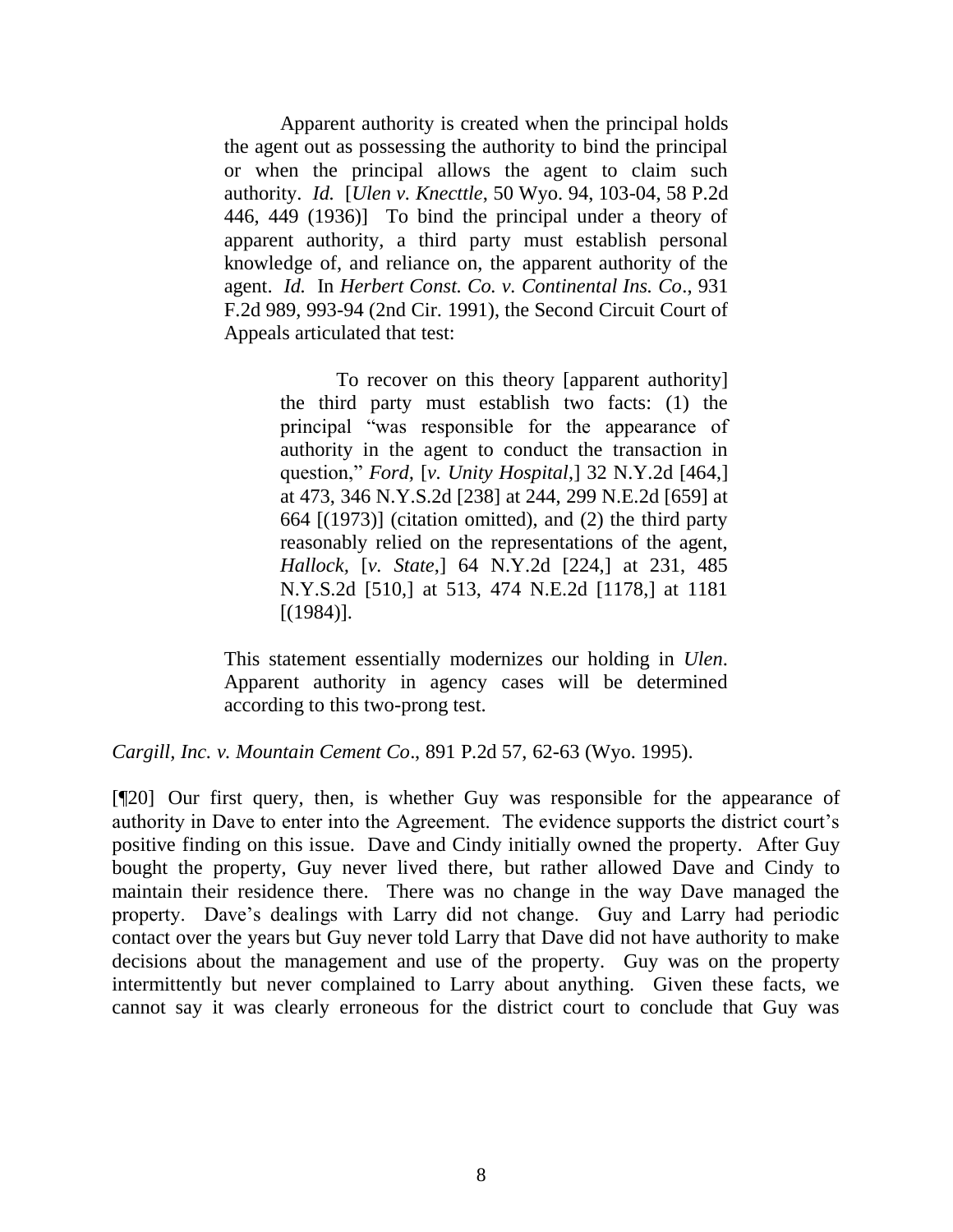responsible for giving Dave the appearance of authority to act as Guy's agent in making decisions concerning the property.<sup>3</sup>

[¶21] The second query is whether Larry's reliance on representations of Dave's authority in entering into the Agreement was reasonable. The Velasquezes argue Larry could not reasonably believe Dave had the authority to enter into the Agreement because Larry knew Guy was the legal owner of the property. The reasonableness in question, however, is whether Larry reasonably believed Dave had authority to act as an agent on behalf of Guy. For the same reasons stated immediately above, we agree with the district court that it was reasonable. According to the evidence, to the extent of Larry's knowledge, Dave managed the property without any input from Guy. The Agreement regarded a subject that fell directly in line with Dave's apparent authority. Again, under these facts, we cannot say it was clearly erroneous for the district court to conclude that it was reasonable for Larry to accept that Dave had authority to enter into the Agreement.

[¶22] Finally, the district court found that, even if Dave did not have apparent authority to bind Guy, Guy ratified the Agreement. Ratification is an agency concept that "retroactively creates the effects of actual authority." Restatement (Third) of Agency (ALI) § 4.02 (2006). According to Restatement (Third) of Agency (ALI) § 4.01 (2006):

> (1) Ratification is the affirmance of a prior act done by another, whereby the act is given effect as if done by an agent acting with actual authority.

(2) A person ratifies an act by

(a) manifesting assent that the act shall affect the person's legal relations, or

(b) conduct that justifies a reasonable assumption that the person so consents.

In other words, ratification can be either express or implied.

 $\overline{a}$ 

[¶23] In this case, ratification is implied by Guy's silence in the face of knowledge of the pipeline. The Velasquezes argue there is no direct evidence of Guy's intent to ratify the Agreement because Guy did not testify. Direct evidence, however, is not necessary. In our appellate review we accept Larry's evidence as true and give to that evidence every favorable inference that may fairly and reasonably be drawn from it. The evidence supports a reasonable inference that Guy was aware of the pipeline as evidenced by a

<sup>&</sup>lt;sup>3</sup> Although not directly pertinent, it is telling that Rose, who ran cows on the property and stayed there for extended periods of time, was unaware of the fact that Dave and Cindy did not own the property.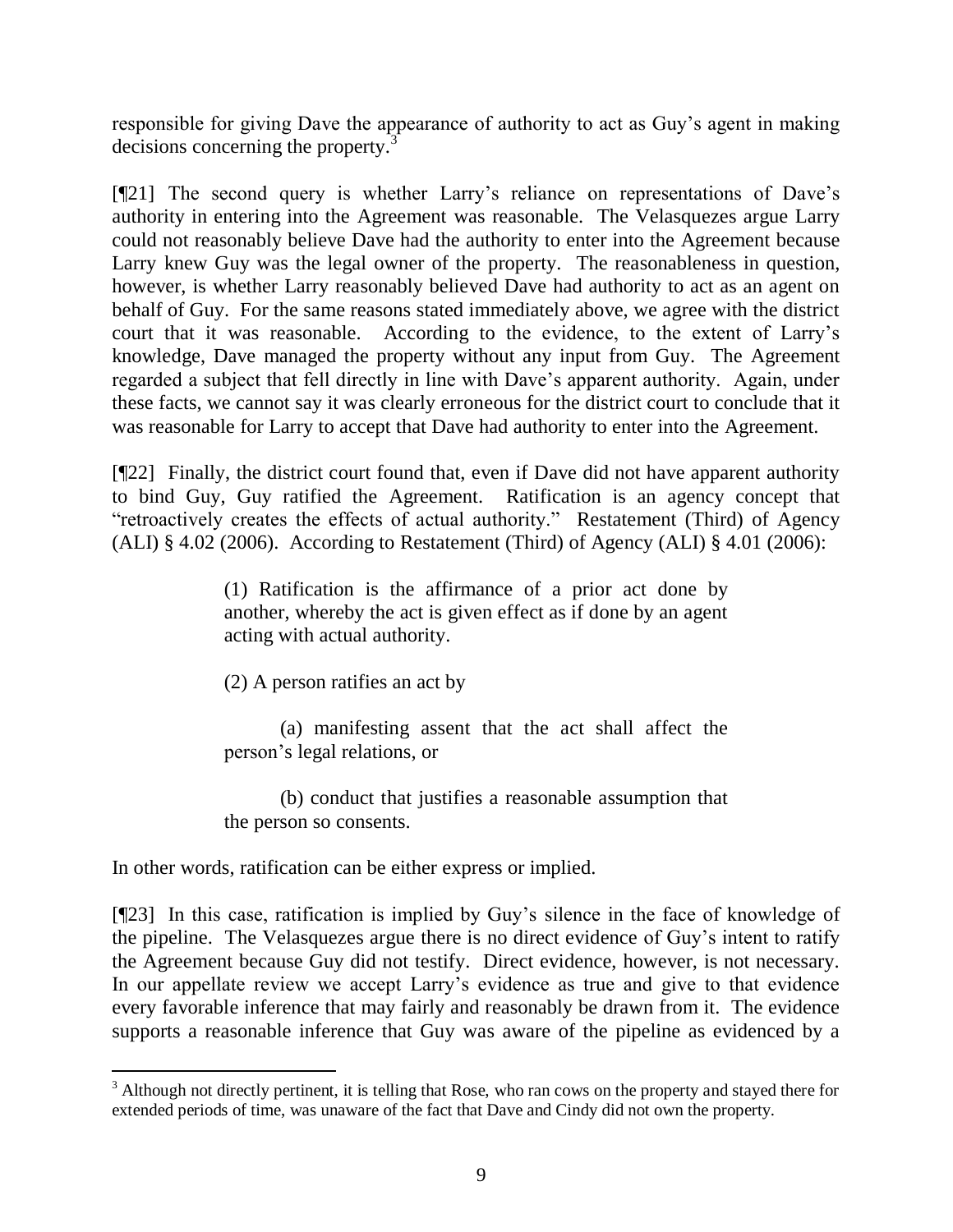remaining scar on the ground from the excavation work. It also can be reasonably inferred that, by not objecting to Larry in any manner over a period of almost six months, Guy ratified the Agreement.

[¶24] The Velasquezes move on to challenge the validity of the Agreement as against them. They argue the Agreement does not constitute an easement, license, or covenant running with the land. It thus expired upon the sale of the property.

[¶25] The Velasquezes argument misses the mark. Under these circumstances, the focus, for analytical purposes, must be on the subject of the Agreement – the buried water pipeline. The pipeline replaces a portion of the Powell Number One Ditch, transporting the water appropriation of the Chamberlains to their property. This function is critical to our analysis because water rights encompass the right to convey water. "If a person has a right to convey water through a ditch, he owns an interest in that ditch or a share of the ditch to the extent of the water right he is entitled to convey through it." *Bard Ranch, Inc. v. Weber*, 538 P.2d 24, 34 (Wyo. 1975). More simply, "the ditch follows the right." *Rennard v. Vollmar*, 977 P.2d 1277, 1280 (Wyo. 1999). Although the language so far has been in terms of "ditch" rights, the rights apply to any means of transporting water:

> a water right becomes appurtenant to the land upon which the water is used, and the ditch, water pipe, or other conduit for the water becomes attached to the land, either as appurtenant or incident to the land, and necessary to its beneficial enjoyment, and therefore becomes part and parcel of the realty.

*Frank v. Hicks*, 4 Wyo. 502, 531, 35 P. 475, 484 (1894).

[¶26] Consequently, the ownership interest of the Chamberlains in the buried water pipeline remains unaltered regardless of who owns the property through which the pipeline runs. *See Bard Ranch*, 538 P.2d at 34 (property cannot be conveyed in derogation of rights of ditch owner). The only question might be whether the adjustment of the water flow from the Powell Number One Ditch to the pipeline in any way alters the rights of the Chamberlains. Our precedent convincingly answers this question in the negative. In *Bard Ranch*, water ran through a ditch known as the Cooley Ditch. The Cooley Ditch was relocated and lined with concrete. Subsequent owners of the land through which the modified Cooley Ditch ran claimed ownership of the ditch because of the alterations. The *Bard Ranch* Court held:

> The record in this case . . . demonstrates that the rebuilding and concreting of the Cooley Ditch was done by mutual consent of the landowners involved. Under those circumstances the mere relocation of the right-of-way would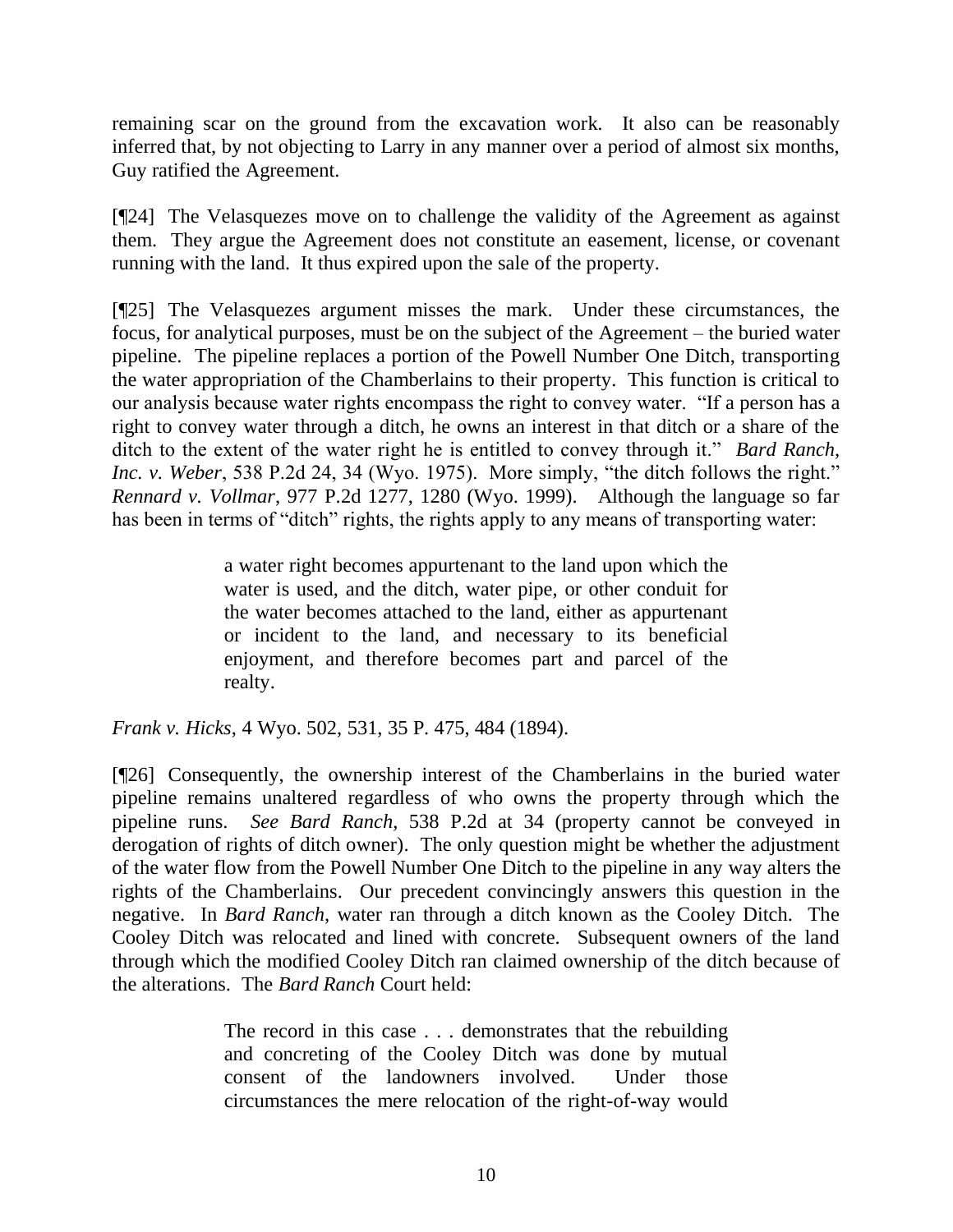not alter the rights of the respective owners. *Wallace Ranch Water Co. v. Foothill Ditch* Co., 5 Cal.2d 103, 53 P.2d 929 (1935); *Babcock v. Gregg*, 55 Mont. 317, 178 P. 284 (1918). The new concrete ditch would be considered in the same light as the old earthen ditch, and the rights of the parties in it would be exactly the same.

*Bard Ranch*, 538 P.2d at 34. The Velasquezes make no attempt on appeal to distinguish *Bard Ranch*. We find it directly applicable to the facts of this case. We have already determined that the Agreement is valid and as such demonstrates mutual consent between the Chamberlains and Guy Lozier for the installation of the buried water pipeline. The Velasquezes thus have no right to interfere with the use of the pipeline by the Chamberlains.

## *Damages*

[¶27] The Velasquezes point to several instances of alleged trespass on the part of the Chamberlains. The district court held that no damages were proven. The district court's decision on the amount of damages to award involves a question of fact. *Carroll v. Bergen*, 2002 WY 166, ¶ 26, 57 P.3d 1209, 1217-18 (Wyo. 2002). We review findings of fact after a bench trial under the clearly erroneous standard described above.

[¶28] One allegation of trespass is the very presence of the buried water pipeline. This allegation has been effectively disposed of by our ruling that the pipeline was legally in place. The Velasquezes also complain about the entrance of the Chamberlains onto their property to repair the pipeline without a court order. Again, the pipeline was legally in place, and the Chamberlains have the right to repair and maintain the pipeline as reasonably necessary.

[¶29] Another allegation of trespass was the use of the Velasquezes' feedlot by the Chamberlains. Larry did not dispute he used the feedlot, as he had in the past with Dave's permission. The record, however, supports the district court's finding that the amount of damages caused by this use of the feedlot by Larry was not adequately proven. The Velasquezes' only witness as to damages was Neil Hilsten. Mr. Hilsten is a ranch real estate broker and appraiser. He testified he based his valuation of damages on information supplied to him by the Velasquezes' attorney. He was told there were seventy-two head on the property for 2.75 months. He thus determined there were 198 animal unit months (AUMs). He then looked up the average grazing fee from the USDA Grazing Lease Report to come up with twenty dollars per AUM.

[¶30] The obvious initial problem is the lack of foundation for the damage assessment. Neither Larry nor Rose testified as to the number of head Larry had on the feedlot. There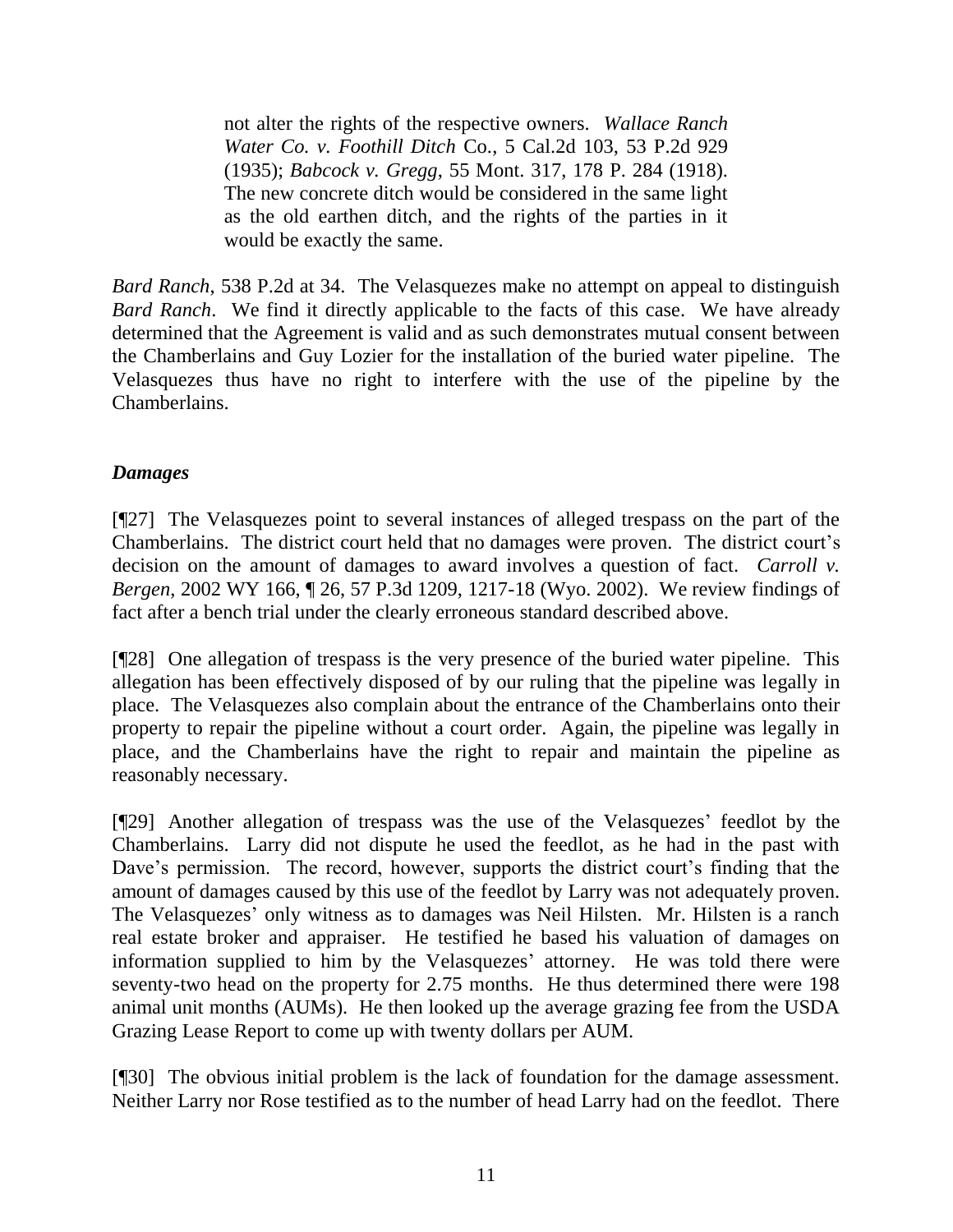is no indication the attorney had first hand knowledge of the figures. The second problem is that an AUM is generally described as the amount of grazing it would take to support one cow/calf pair for one month. Mr. Hilsten had no information as to the age or weight of the cattle on the feedlot area. Taken together, we do not believe the evidence presented was sufficiently credible to justify overturning the district court.

[¶31] Yet another allegation of trespass concerned water flooding part of a pasture. The Velasquezes claim the water came from a leak in the water pipeline. The Chamberlains respond by pointing out the pipeline was brand new and they had no indication of a leak. There was testimony raising the possibility that the water was coming from a different neighbor. Most importantly, though, is again the insufficient proof of damages. The evidence on damages came once more from Mr. Hilsten. The basis for his opinion on damages came from a time when "the attorney and I went out and looked at [the pasture land] and he said that he thought Rose had told him it was 35 acres they were having problems haying." He made no independent evaluation of the claim. His damage assessment reflected the value of a total loss of hay on thirty-five acres.

[¶32] Rose testified thirty to thirty-five acres were affected. Crucially, however, she testified that neither she nor Dave before her ever used the pasture for haying. She did not use it at all and Dave had only used it for grazing. Rose never testified she wanted to use the property for hay production. Thus, even if a loss of use was occasioned by actions of the Chamberlains, a proposition already in doubt, the measure of damages presented bears no relation to any loss of use of the property. Our review reveals nothing suggesting that the district court's determination on this issue is clearly erroneous.

[¶33] Finally, the Velasquezes argue the Chamberlains conduct in general amounted to bullying and intimidation. The Velasquezes claim, as a consequence, even if they haven't proven damages for trespass, they still should be awarded at least nominal damages to deter such future conduct. They cite no Wyoming authority for this proposition. We also have no indication that this issue was raised below. We will not address it.

## **Conclusion**

[¶34] The Agreement was a valid contract between neighboring landowners to alter the course and method of water flowing from the LaPrele Creek to the Chamberlain property. The Chamberlains maintained the same ownership interest in the buried water pipeline as they had in the Powell Number One Ditch. Further, the damages claimed by the Velasquezes were not supported by adequate evidence. The district court's order is affirmed with regard to the challenges presented in this appeal.